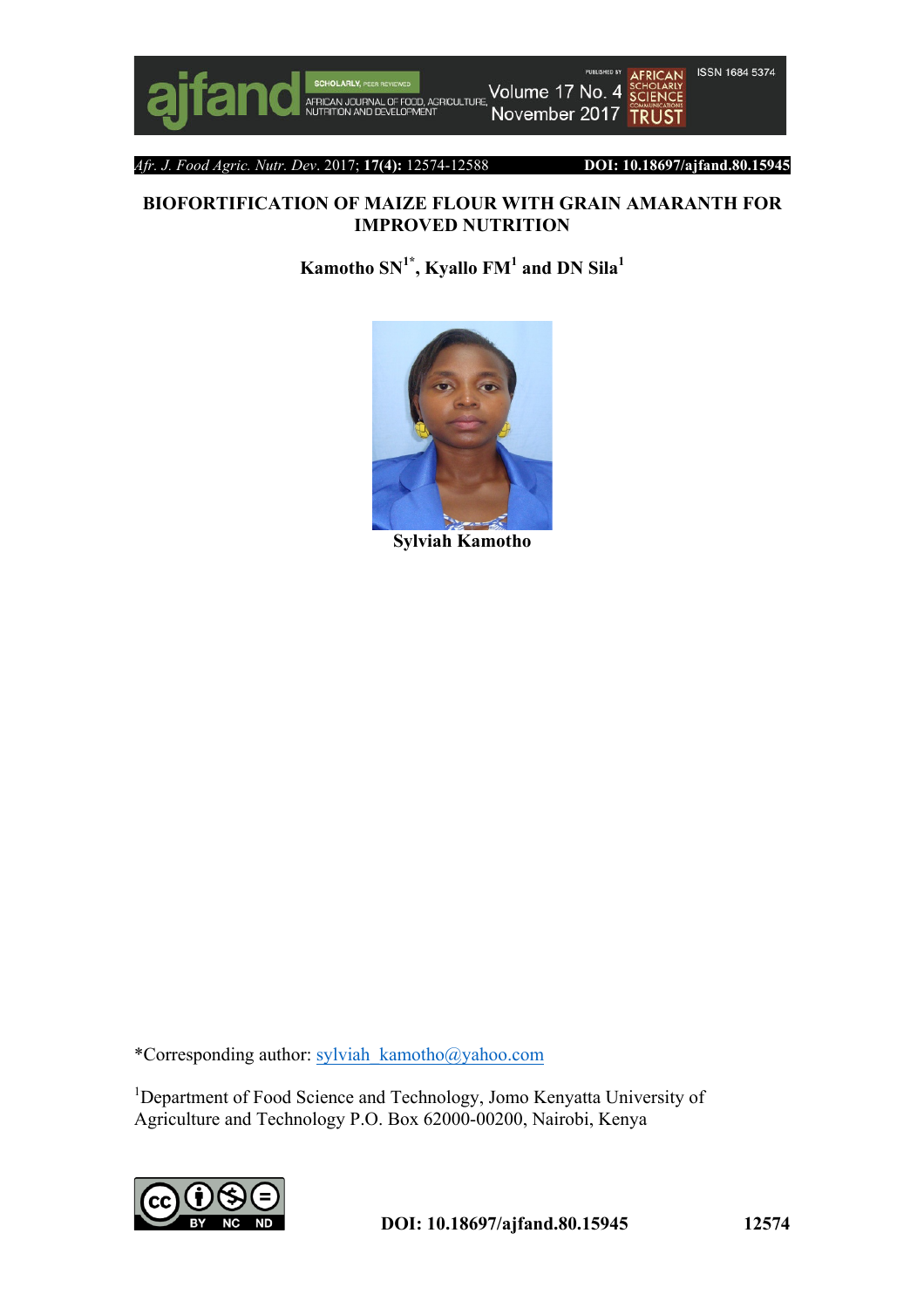

## **ABSTRACT**

Food insecurity and malnutrition remain two major problems in Kenya that cause undernutrition (protein-energy malnutrition) and nutrient deficiencies. In a bid to combat the problem, the government has targeted increased production of the micronutrient (minerals, vitamins) fortified maize flour. This is mostly based on chemical fortificants, which is a short-term measure that targets reducing the level of malnutrition while creating better livelihoods. However, there is need to think about long- term and sustainable strategies. Among the causes that have led to food and nutrition insecurity in the country is the over reliance on maize as the staple food. Other staples in Kenya are sorghum, rice and millet. This study aimed at providing a better and more sustainable approach by fortifying maize based diets with grain amaranth. Maize was procured from National Cereals and Produce Board and processed to refined flour, while amaranth grain that had been toasted at 100ºC for 5 minutes and milled into flour was obtained from Annicos Limited Company, Nairobi. Complementary formulations were then prepared by blending the flours. The refined maize flour was mixed with varying ratios of 0, 20, 30 and 40% of the grain amaranth flour. The proximate composition, mineral content and microbiological analysis of the raw materials and the blends were determined using recognized standard methods, while protein digestibility was determined after enzyme digestion. Nutritional composition of grain amaranth flour differed significantly ( $p \le 0.05$ ) as compared to refined maize flour; amaranth flour was found to be superior in proteins  $(15.82\%)$ , lipids  $(7.61\%)$ , ash  $(2.54\%)$  and fibre  $(4.39\%)$ , as compared to proteins (6.29%), lipids (1.92%), ash (0.55%) and fibre (0.76%) in refined maize flour. Adding grain amaranth flour to refined maize flour at the different ratios increased the nutrient density significantly ( $p \le 0.05$ ), particularly protein, iron, calcium and zinc. However, it decreased the digestibility of protein significantly ( $p \le 0.05$ ). The results indicate that although adding 40% grain amaranth gave the best results, the most acceptable blend was the 20% grain amaranth addition. They also indicate that "food to food" fortification can be an approach that can be adapted towards meeting the nutrition requirements of the society.

**Key words:** Nutrition security, biofortification, amaranth flour, maize flour, optimal blend

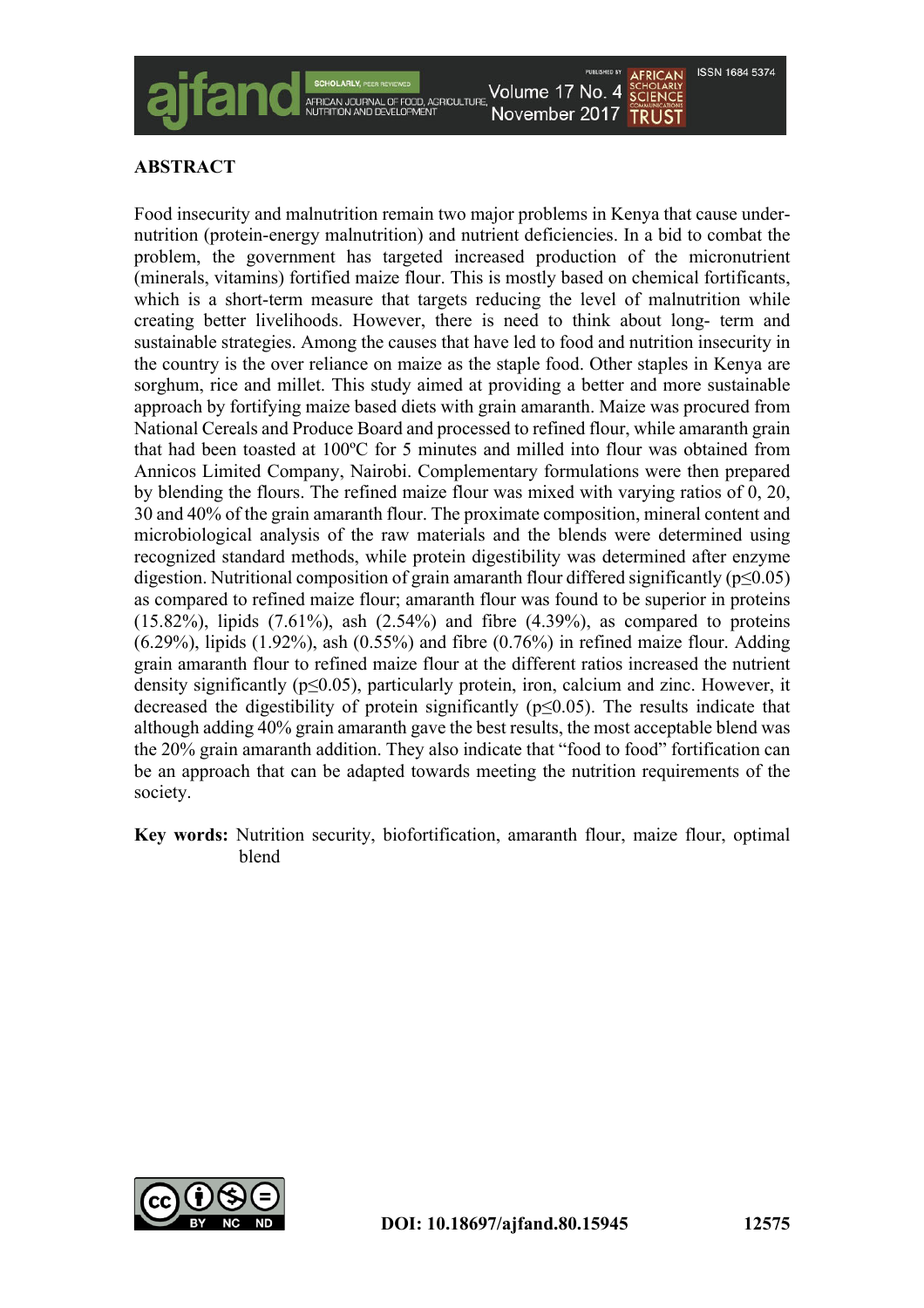## **INTRODUCTION**

Amaranth is an annual herb and is a pseudo cereal native to South and Central America [1]. There are about 60 amaranth species and between 4000 – 6000 varieties [2]. These species are cultivated in the world as cereals, leafy vegetables, or ornamental plants, while others occur naturally as weeds. Grain amaranth is mainly characterized by large flower heads which produce thousands of dicot seeds. It thrives mostly in temperate and tropical regions and also in poor soils and arid conditions [3]. In Kenya, the crop is mainly grown in Central, Western and Nyanza regions naturally in open fields in the rural areas. The average yield in fields is highly dependent on the weather patterns and agronomic practices [1]. This means that a lot of arid and semi-arid areas can be converted to amaranth producing zones without compromising maize production. Amaranth grain contains significantly higher protein than most other cereal grains. In particular, it has a relatively high proportion of lysine, an essential amino acid limited in maize, leading to its effective utilization as a protein source [4]. It is also a good source of fats [5], carbohydrates, fibre, sugars, vitamins (A, B, C, E) and minerals (iron, calcium and zinc) [6].

Malnutrition is a widespread problem in Kenya, mainly manifested through undernutrition (protein-energy malnutrition) and micronutrient deficiency. On a national level, 35% of children under 5 years are stunted, 16% are underweight and 7% are wasted [7]. Prevalence of under-nutrition is high in urban slums where stunting among children under 5 years is more than 40% [8]. Food and nutrition insecurity, aggravated by the over reliance on staple foods, especially highly refined maize, is the main cause of undernutrition in Kenya. Besides children, the other most vulnerable individuals are pregnant and lactating mothers, the elderly and refugees [9].

Maize is a staple food in many African countries and thus provides opportunities for nutritional interventions and could be the main vehicle in fortification programs. Currently, maize flour is being fortified with vitamins  $A$ ,  $B_1$ ,  $B_2$ ,  $B_6$ , niacin and folate; iron and zinc. However, concerns on bioavailability, lipid oxidation and sensory quality resulting from fortification have previously been raised [10]. In Kenya, it is now government policy to fortify all flours. This is geared towards mitigating malnutrition within the vulnerable groups. The use of chemical fortificants is a short-term measure which targets reducing the level of malnutrition while creating better livelihoods. However, there is need for long-term and sustainable strategies. In this project, other than using chemical fortificants, a food diversification approach is applied in which maize flour is fortified using grain amaranth. This approach has been previously recommended for unfermented porridge where it was shown that inclusion of 70% amaranth flour in porridge would increase dietary iron intake among children in Kenya [11]. It is anticipated that this will be more sustainable since amaranth is locally available and the nutritional outcomes are better.

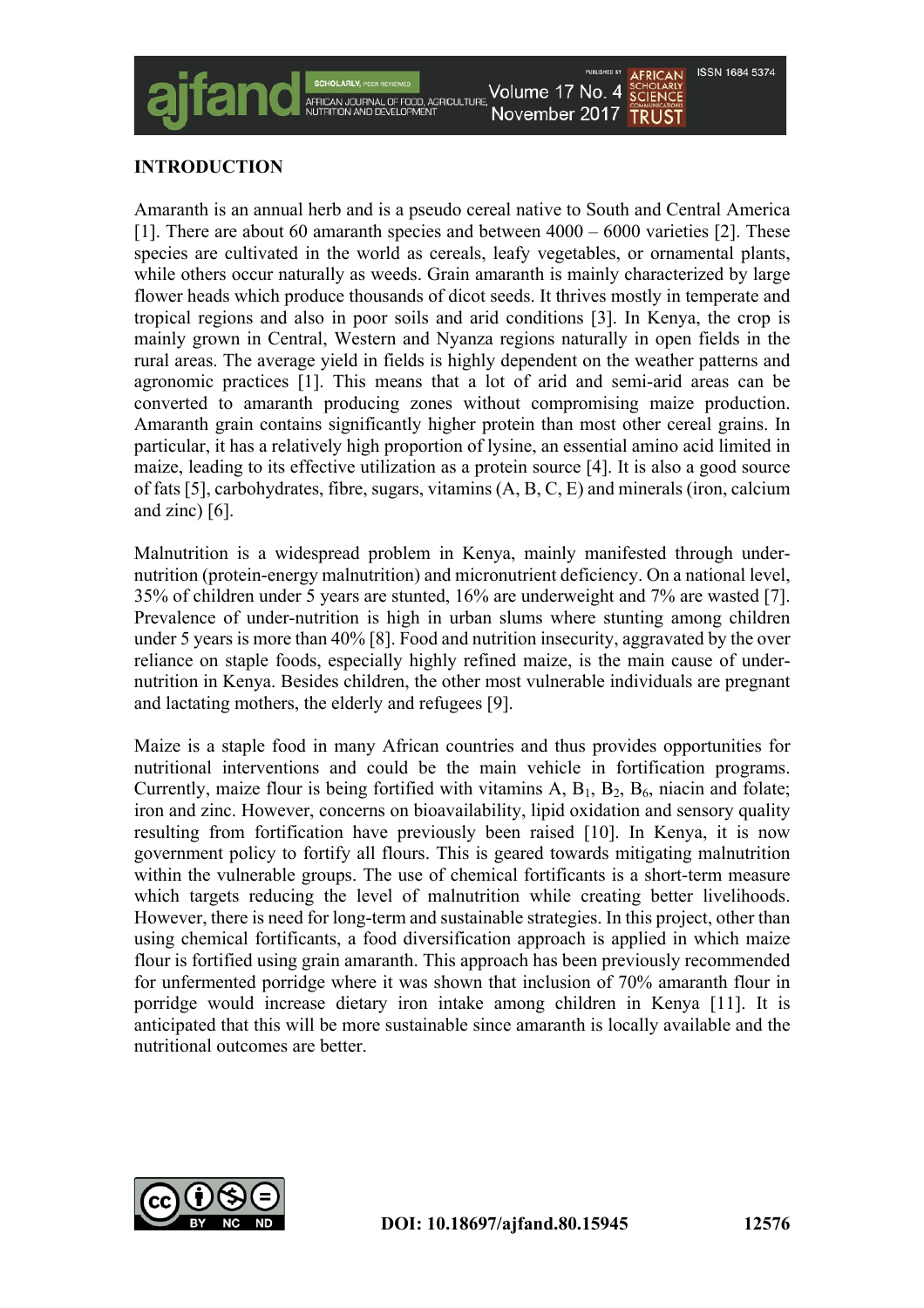## **MATERIALS AND METHODS**

### **Sample preparation**

Maize grain was provided by the National Cereals and Produce Board and processed to refined flour, while amaranth grain which had been toasted at 100ºC for 5 minutes and milled into flour was obtained from Annicos Limited, Nairobi. The refined maize flour was mixed with inclusions of 0% refined maize flour (RMF), 20% (RA1), 30% (RA2) and 40% (RA3) of the grain amaranth flour as shown in Table 1. Preliminary studies indicated that with above 40% of grain amaranth, the product loses its cooking-pasting properties. Complementary meals were then prepared from the refined maize flour and the different blends of the flours.

### **Determination of proximate composition**

Proximate composition of the raw materials and blends were determined as follows: Moisture content was determined by the oven-drying method according to AOAC [12] method 930.04; Crude protein (N x 6.25) was determined using semi-micro Kjeldahl method according to the AOAC procedure 978.04[12]; Crude fat was determined by the Soxhlet extraction according to the AOAC method 920.85[12]; Crude ash was determined by ashing according to AOAC method 923.05[12]; Crude fibre was determined by the Hennenberg-Stohman according to AOAC method 920.86[12]. A 5 gram sample was used for each replicate. Total carbohydrates content of the samples was determined by difference [13]. Nutritional analysis was carried out in triplicate for the raw materials (refined maize flour (RMF) and grain amaranth flour (GAF)) and the different blends (RA1, RA2, RA3).

### **Determinations of mineral composition**

The ash that was previously determined was cooled and dissolved in 15 ml 10% HCl in a volumetric flask, which was then topped up to 100 ml mark with distilled water. This was used for mineral determination according to the AOAC method [13]. Iron, calcium and zinc were determined by Atomic Absorption Flame Spectrophotometer (Model A. A-6200, Shimadzu, Kyoto, Japan).

## **Determination of Protein Digestibility**

Protein digestibility was determined according to the method by Hamaker *et al.* [14], whereby 1 g samples were digested in 2ml of pepsin for 2 hours at 37ºC. The residual protein was then determined using semi-micro Kjeldahl method according to the AOAC procedure 978.04 [12].

## **Microbiological analysis**

Microbial analysis was done for samples kept for 0, 3 and 6 months. Total plate counts were determined on Plate Count Agar pour plates and enumerated after an incubation period of 48–72 hours at 37°C. *Escherichia coli* were enumerated on Violet Red Blue Agar pour plates after an incubation period of 24 hours at 37ºC. Yeast and moulds were enumerated on Potato Dextrose Agar pour plates after an incubation period of 120 hours at 25ºC [15].

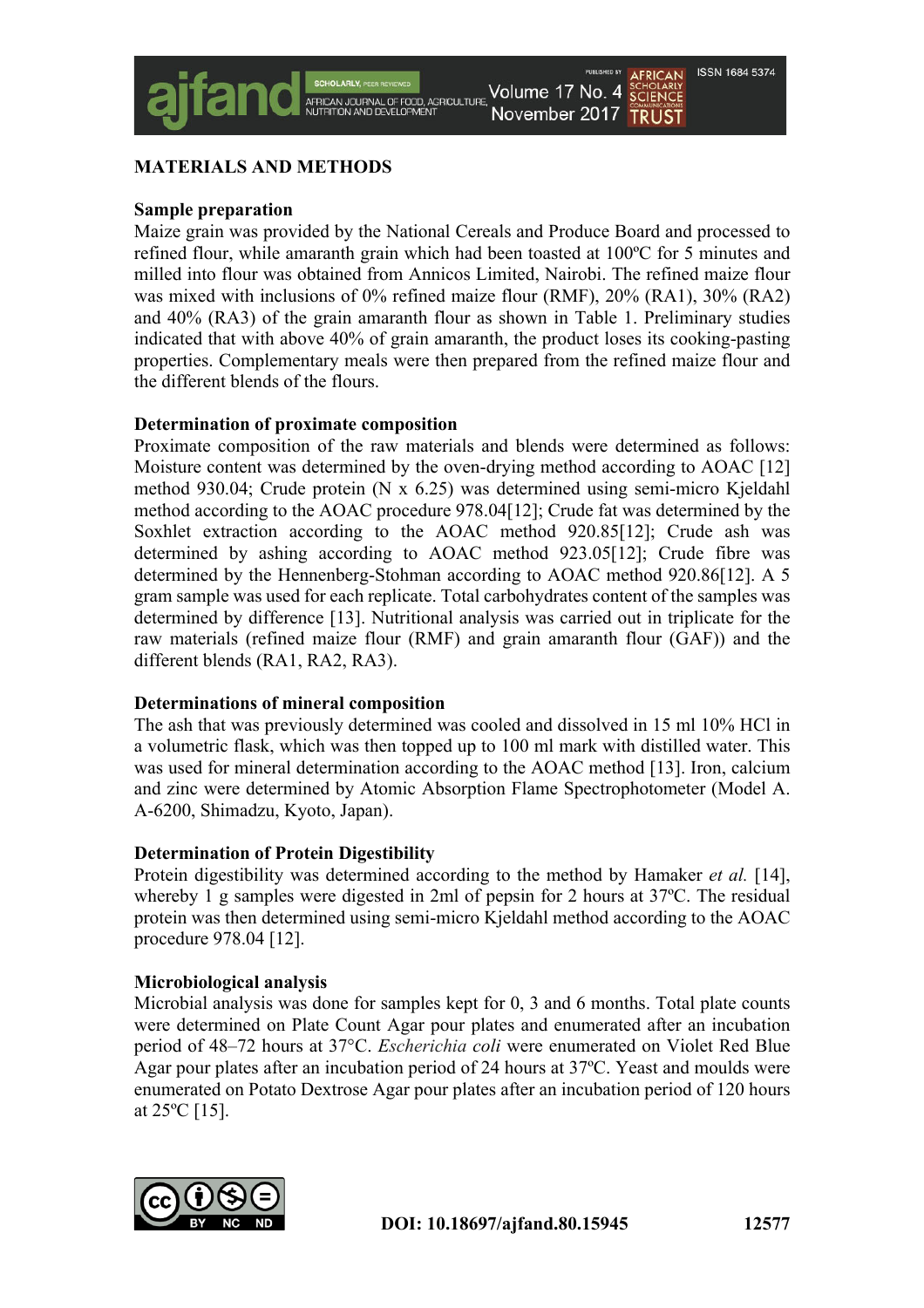

#### **Sensory analysis**

Thirty semi-trained panellists consisting of staff members and graduate students from Jomo Kenyatta University of Agriculture and Technology evaluated 'ugali' made from the different blends. All samples were prepared and cooked in clean drinking water boiled for 10 minutes and the flour blends added and mixed to make 'ugali'. Characteristics evaluated were: a) Appearance, b) Colour, c) Mouth feel, d) Texture, e) Taste and f) Overall preference. A 9-point hedonic scale [16] was used to measure the consumer acceptability of the products. The relative importance of each factor was compared numerically on a scale of 9 to 1 (9 = like extremely,  $1 =$  dislike extremely). Each panellist gave a score. The average score for each sample was then calculated.

### **Data analysis**

Each determination was carried out in triplicate, the figures were averaged and standard error calculated. Data were subjected to ANOVA ( $p \le 0.05$ ) using GenStat 14<sup>th</sup> edition (VSN international, UK). Comparison of treatment means was done using Duncan's Multiple Range Tests [17].

### **RESULTS**

The nutritional composition of the raw materials and the formulated blends are shown in Table 2. There were significant differences ( $p \le 0.05$ ) in the moisture content of the flours. The moisture content of grain amaranth flour (GAF) was found to be lower than that of the refined maize flour (RMF), and all the maize-amaranth flour blends (RA1, RA2 and RA3). The moisture content of the flour blends was within the range of 11.11 - 12.57%.

Grain Amaranth Flour (GAF) had significantly ( $p \le 0.05$ ) higher lipid content than refined maize flour (RMF). Significant differences ( $p \le 0.05$ ) in lipid content were observed among the blends. The lipid content of the blends ranged from 3.75 - 4.63% with RA3 being the highest. Similarly, GAF had significantly ( $p \le 0.05$ ) higher protein content than RMF. Significant differences ( $p \leq 0.05$ ) in protein content were observed among the blends. The protein content of the blends ranged from 6.62 – 8.80% with RA3 being the highest. Crude fibre was significantly ( $p \le 0.05$ ) higher in GAF as compared to RMF. Significant differences (p≤0.05) were observed among the blends. The fibre content of the blends ranged from 0.83 - 2.99% with RA3 being the highest. Grain Amaranth Flour had significantly ( $p \le 0.05$ ) higher ash content than RMF. Significant differences ( $p \le 0.05$ ) were observed among the blends. The ash content of the blends ranged from 0.83 - 1.10%. Sample RA3 had the highest nutritional composition. Refined maize flour had significantly (p≤0.05) higher carbohydrate content than GAF. Significant differences (p≤0.05) were observed in the carbohydrate content of the blended flours. The carbohydrate content of the blended flours ranged from 71.38 - 77.44%.

The mineral composition of the raw materials and the formulated blends are shown in Table 3. The results indicate that there was a significant difference  $(p<0.05)$  between GAF and RMF. GAF was higher in calcium, iron and zinc as compared to RMF. Significant differences ( $p \le 0.05$ ) were also observed in the mineral content of the blended flours. Sample RA3 had the highest levels of the minerals analysed namely, calcium, iron and zinc.

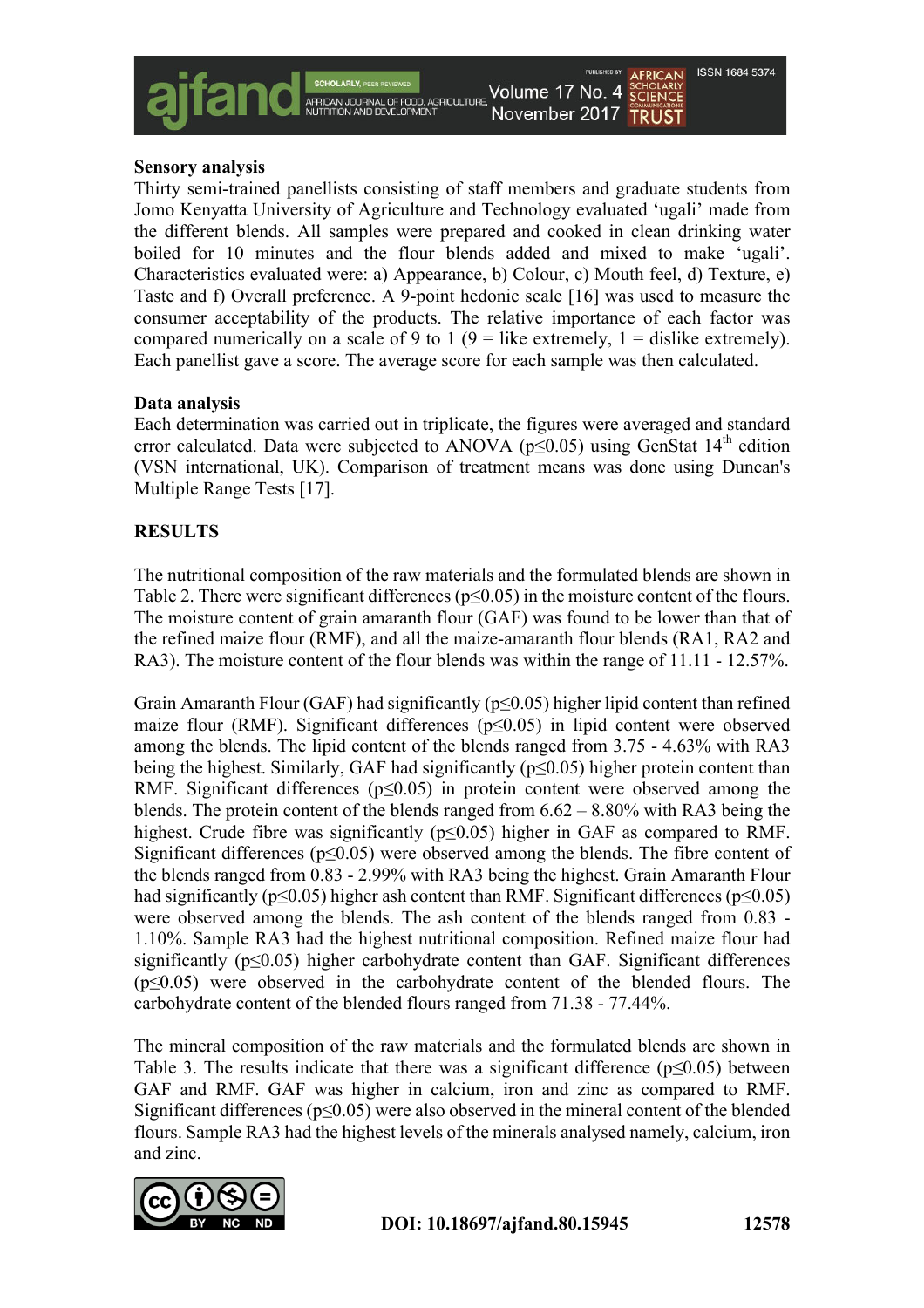

Figure 1 shows that the protein digestibility of the different flours and blends ranged from 77.04 - 86.24%. Refined maize flour had significantly ( $p \le 0.05$ ) higher protein digestibility than GAF. There were significant differences (p≤0.05) observed among the blends with RA1 being the highest.



**Figure 1: Protein digestibility of the different flour samples. RMF- Refined Maize flour, GAF- Grain Amaranth flour, RA1- 80:20 (RMF:GAF) RA2- 70:30 (RMF:GAF), RA3- 60:40 (RMF:GAF)**

The results in Figure 2 indicate the microbial counts during storage. Grain Amaranth Flour (GAF) had significant (p≤0.05) lower microbial counts (Total plate count (A), *E. coli* (B) and yeasts and moulds (C)) as compared to RMF during the storage interval. Significant differences ( $p \leq 0.05$ ) were also observed among the blends. All samples followed an increasing trend as the storage months progressed.

The sensory attributes of 'ugali' made from the different blends are shown in Table 4. Generally, the different variations of "ugali" samples were either acceptable or neutral with significant differences ( $p \leq 0.05$ ) among the products. However, there was no significant difference ( $p \le 0.05$ ) in all the sensory attributes between RA2 and RA3. The colour of the 'ugali' prepared from RMF was most preferred followed by RA1 and RA2. The mouth feel, texture and taste from RMF were most preferred. The results show that the most acceptable blend was RA1.

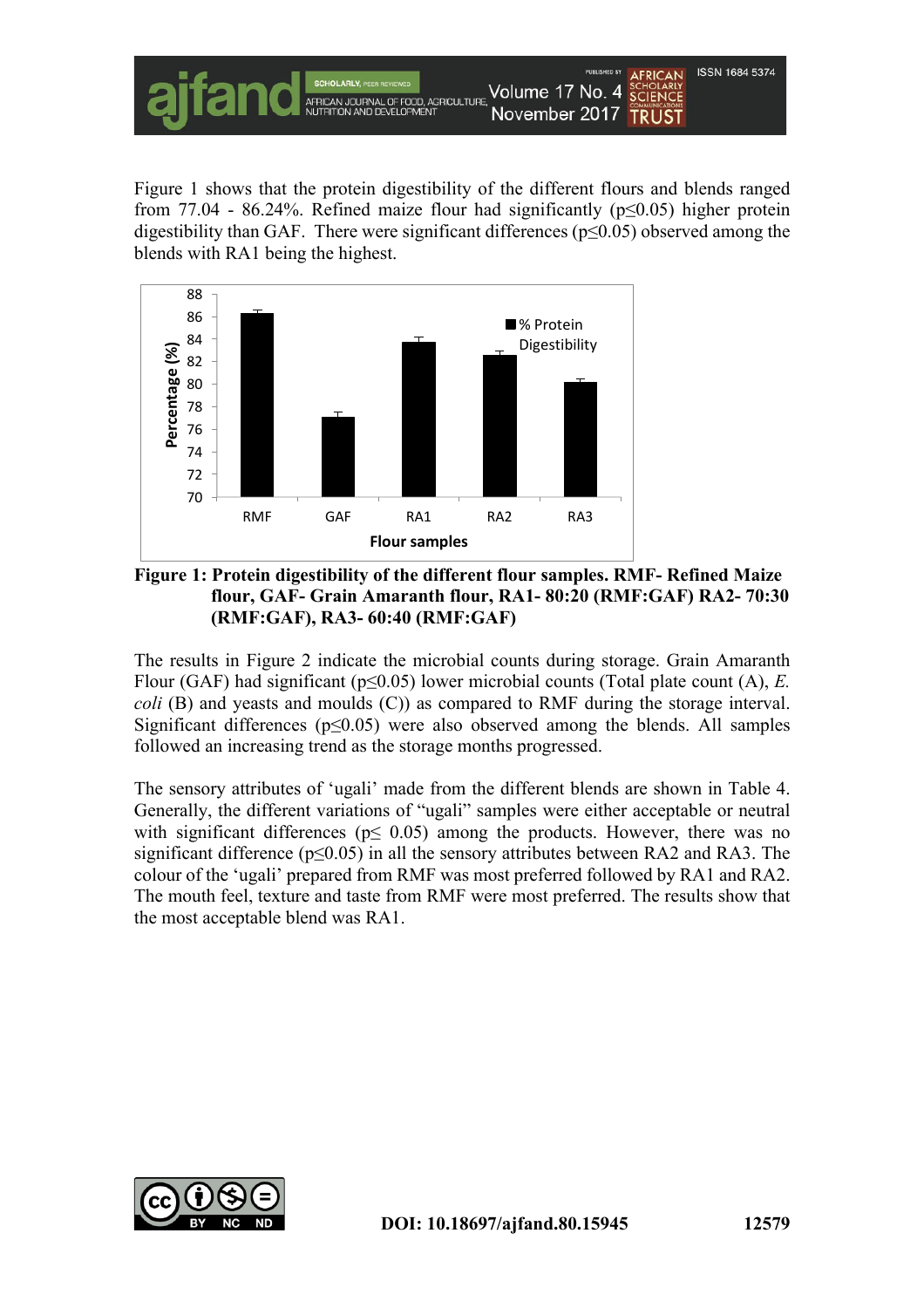

**Figure 2: Total plate count (A),** *E. Coli* **(B), and fungal (yeasts and moulds) count (C) of the different flour samples. GAF- Grain Amaranth flour, RMF-Refined Maize flour, RA1- 80:20 (RMF: GAF), RA2- 70:30 (RMF:GAF), RA3- 60:40 (RMF:GAF)**

### **DISCUSSION**

The moisture content of grain amaranth flour (GAF) was lower than refined maize flour (RMF) and all the maize-amaranth flour blends (RA1, RA2 and RA3). The moisture content of all the flours was within the recommended limit of 15.5% [18]. The low moisture contents observed in this study is an indicator of longer shelf life of the

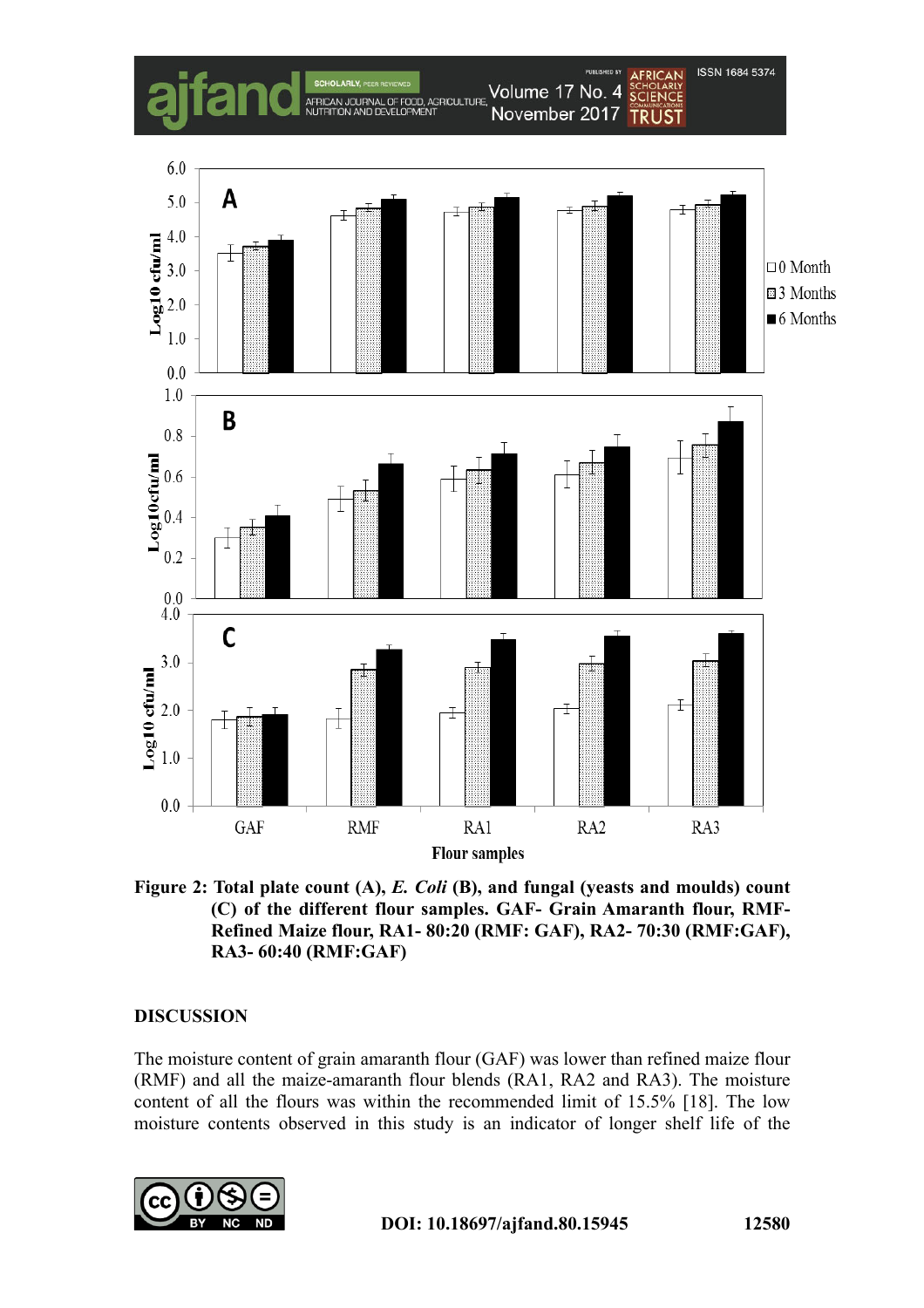products. Moisture content is highly dependent on the duration of the drying process, thus an index of storage stability of the flour.

Increase in the proportion of GAF in the blends resulted in increase of protein, lipid, fibre and ash content. The protein content of GAF was similar to previously reported values [6]. Therefore, the use of grain amaranth flour in blending RMF increases the biological value of the blends [19]. Increasing the refinement degree of maize flour eliminates much of the germ portion. This results in removal of most of the oil which is found mainly in the germ. Ash content is an indication of the total mineral matter in the flour. All the samples were within the acceptable range of up to 3% ash [18]. Generally, removal of the outer skin of the maize during the milling process reduces the ash, protein and fat content [20]. The high carbohydrate content (61.19-77.75%) observed in this study indicates that the samples are energy dense foods which can be incorporated in addressing energy malnutrition.

From the studies, sample RA3 had the highest amounts of the minerals analysed. This indicates that grain amaranth can successfully be used to improve the micronutrient content of refined maize flour. Calcium plays a key role in bone and tooth development, nerve transmission and muscular contractions. Iron is a haemoglobin component which transports oxygen to body tissues. It is also a component of proteins and enzymes. Iron deficiency especially in infants, has been associated with cognitive impairment and mental development [21]. Zinc is an essential component of most enzymes in the body [22]. The increased popularity and use of highly milled maize meal as opposed to traditionally ground or lightly milled maize results in deficiency of such micronutrients. The mineral constituents lost in milling may be replaced in maize meal, as in other cereal flours, by fortification with grain amaranth flour as indicated by the results.

The protein digestibility of RMF was higher than that reported of 84.5% [23]. Higher protein digestibility in refined maize flour was probably due to the reduction of the antinutrients level during milling [24]. Reported values on protein digestibility of grain amaranth range between 74-80% [7]. *In vitro* digestibility of 61 - 76% has previously been reported for raw grain amaranth proteins [25]. The *in vitro* protein digestibility of grain amaranth in this study were higher than reported values for whole raw maize (66.6%) and sorghum (55.8 - 59.1%) [26].

The relatively low protein digestibility of the GAF as compared to RMF in this study may be attributed to the influence of anti-nutrients such as phytates, tannins, enzyme inhibitors, lectins and dietary fibre. These anti-nutrients interact with protein to form complexes that decrease protein solubility [24]. Increase of GAF in the blend resulted to reduced protein digestibility. The decrease could be attributed to the high content of antinutrients in grain amaranth flour. Low protein digestibility in the diet affects the bioavailability of the amino acids and also the protein quality of the food. However, the higher protein content of GAF will compensate for the reduced digestibility in the blends.

Generally, flour is considered a microbiologically safe product due to its low water content [27]. The results in Figure 2 indicate the rate of microbial growth during storage intervals. Grain Amaranth Flour had significantly (p≤0.05) lower microbial counts as

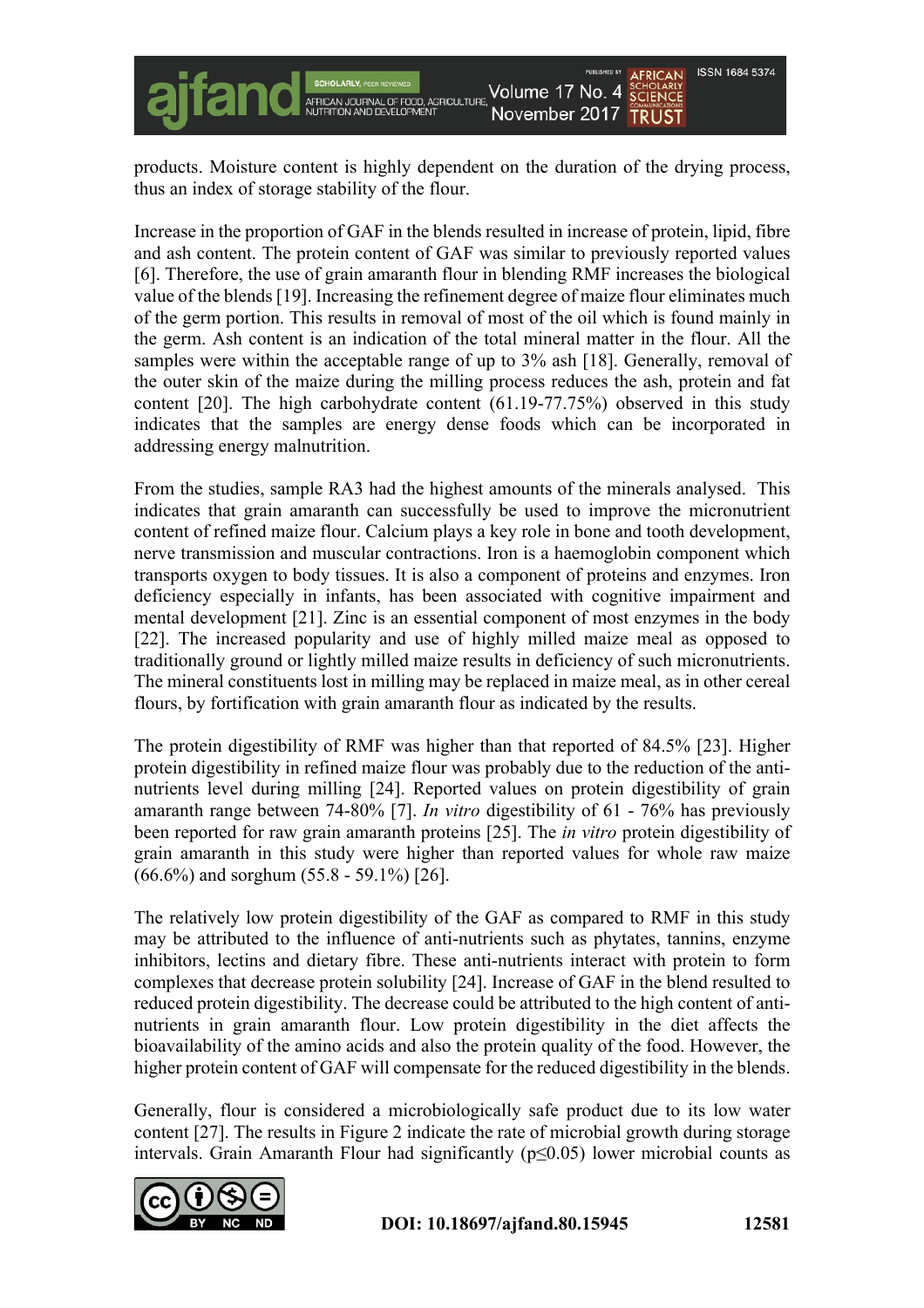**ISSN 1684 5374** 

compared to RMF. This may be due to the fact that the grains were toasted for 5 minutes at 100ºC before milling, therefore, reducing the microbial load. Studies have shown few cases on foodborne disease outbreaks caused by flours [28]. High microbial counts found in refined maize flour may be attributed to microbes already present in the cereal before milling, and/or the milling method. Build-up of residues at the storage and handling points may be a source of contamination [28]. Increase in microbial load of the blends during storage could be attributed to the blends having a better nutrient base than refined maize meal. Therefore, the blends offered better growth conditions for microbes.

The level of contamination of fungi (yeasts and moulds) is highly important as it affects the quality and safety of the flour. The maximum legal limit for fungi in flour is  $log_{10} 5$ cfu/g [18]. Yeasts and moulds from the results were within the recommended limits. Yeast and moulds in the blends increased with increased storage time. This could be as a result of favourable conditions of the microbes to grow. Fungi levels beyond the maximum limit lead to deterioration of foods and cause foodborne diseases. Moulds may produce enzymes which begin to degrade the lipids, consequently affecting the quality parameters of the maize meal during storage. Bothast *et al*. [29] found that both bacteria and mould counts in maize meal increased during the storage period before finally decreasing.

*Escherichia coli* and total plate count (TPC) indicate the hygienic properties and gives information on shelf life of the food. Higher counts beyond the maximum limit indicate poor sanitation in the processing methods as well as mishandling of the raw products. *Escherichia coli* were detected in all the samples at fairly low levels and the results were within the World Food Program (WFP) maximum limits of  $log_{10}1$  cfu/ml. The maximum legal limit for total plate count is  $\log_{10} 5 \text{ cftu/ml}$  [18]. The results obtained were, therefore, consistent with WFP recommendations [18] up to 3 months. However, the shelf life of the blends could be improved by applying Good Agricultural Practices (GAP).

Incorporation of grain amaranth flour to refined maize flour significantly ( $p \le 0.05$ ) reduced the attributes of appearance, colour, mouth feel, texture, taste and overall acceptability. However, there was no significant difference ( $p \le 0.05$ ) in all the sensory attributes between RA2 and RA3.The colour of the 'ugali' prepared from RMF was most preferred followed by RA1 and RA2. The preference for RMF could be due to its lightest colour. Increase of grain amaranth flour resulted in darker colouration. The mouth feel, texture and taste from RMF were most preferred. Addition of grain amaranth flour resulted in the product obtaining a 'grainy' texture. The results show that the acceptable blend was RA1. Further increase of the grain amaranth flour in the blends resulted in progressive decline in acceptability. This can be explained by familiarity of solely maize flour.

## **CONCLUSION**

From the study, grain amaranth flour is highly nutritious particularly with respect to proteins, fat and minerals, as compared to refined maize flour. Blending refined maize flour with grain amaranth flour significantly increases the nutritional quality of the refined maize flour. The sample with the highest nutritional profile was the blend with

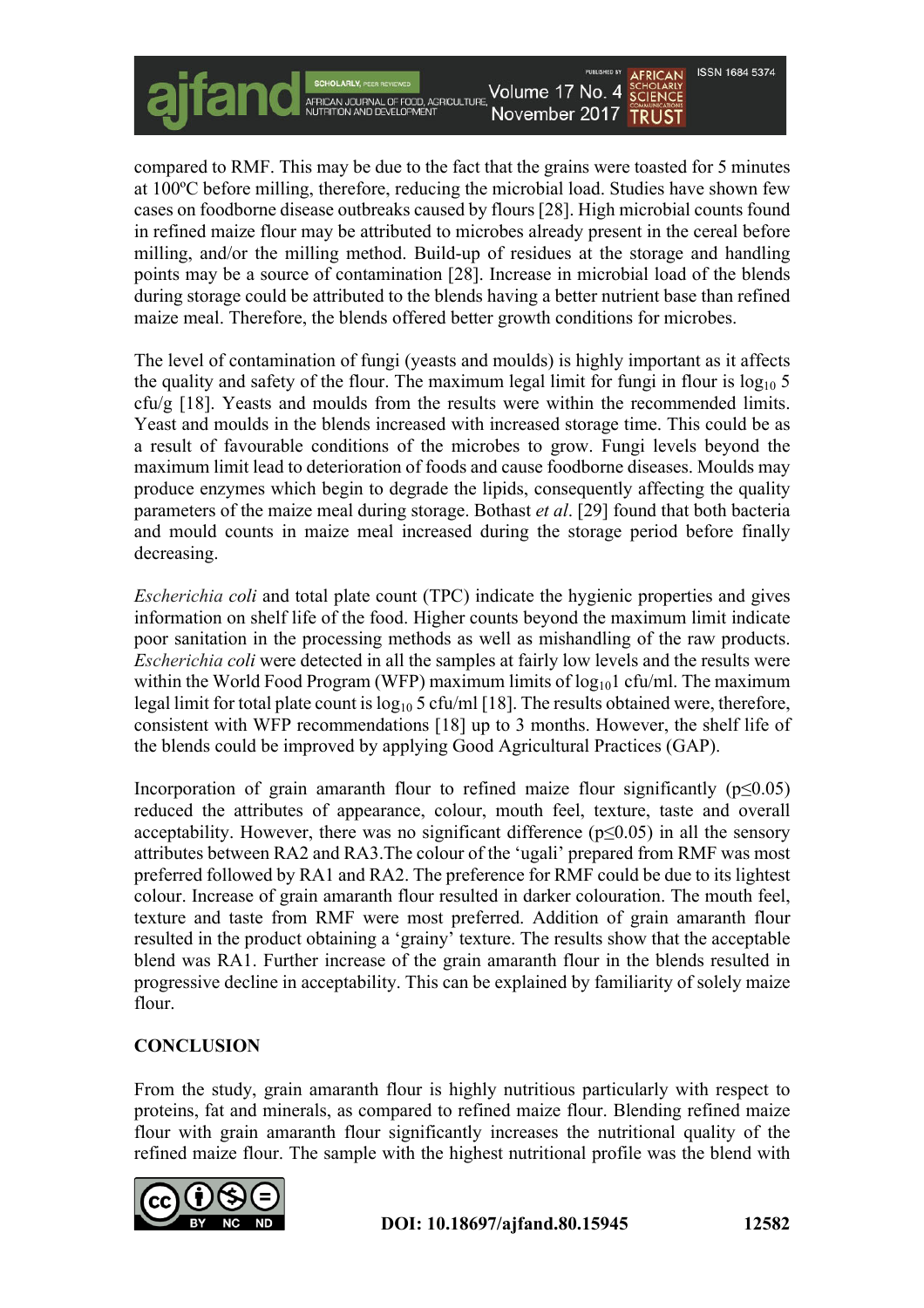

40% grain amaranth flour, while the most acceptable blend was the 20% grain amaranth addition. The approach of food- food fortification can provide a sustainable alternative to current chemical fortification approaches if indigenous food crops of high nutrient content are incorporated into common staple diets. Grain amaranth can successfully be used in mitigating nutrition insecurity and reducing malnutrition levels in Kenya if used in blended maize recipes.

### **ACKNOWLEDGEMENT**

I wish to express my sincere gratitude and appreciation to the Australian Government (AusAID) through, BecA hub-CSIRO initiative on Food and Nutrition Security for sponsoring and enabling the completion of this research work at Jomo Kenyatta University of Agriculture and Technology.

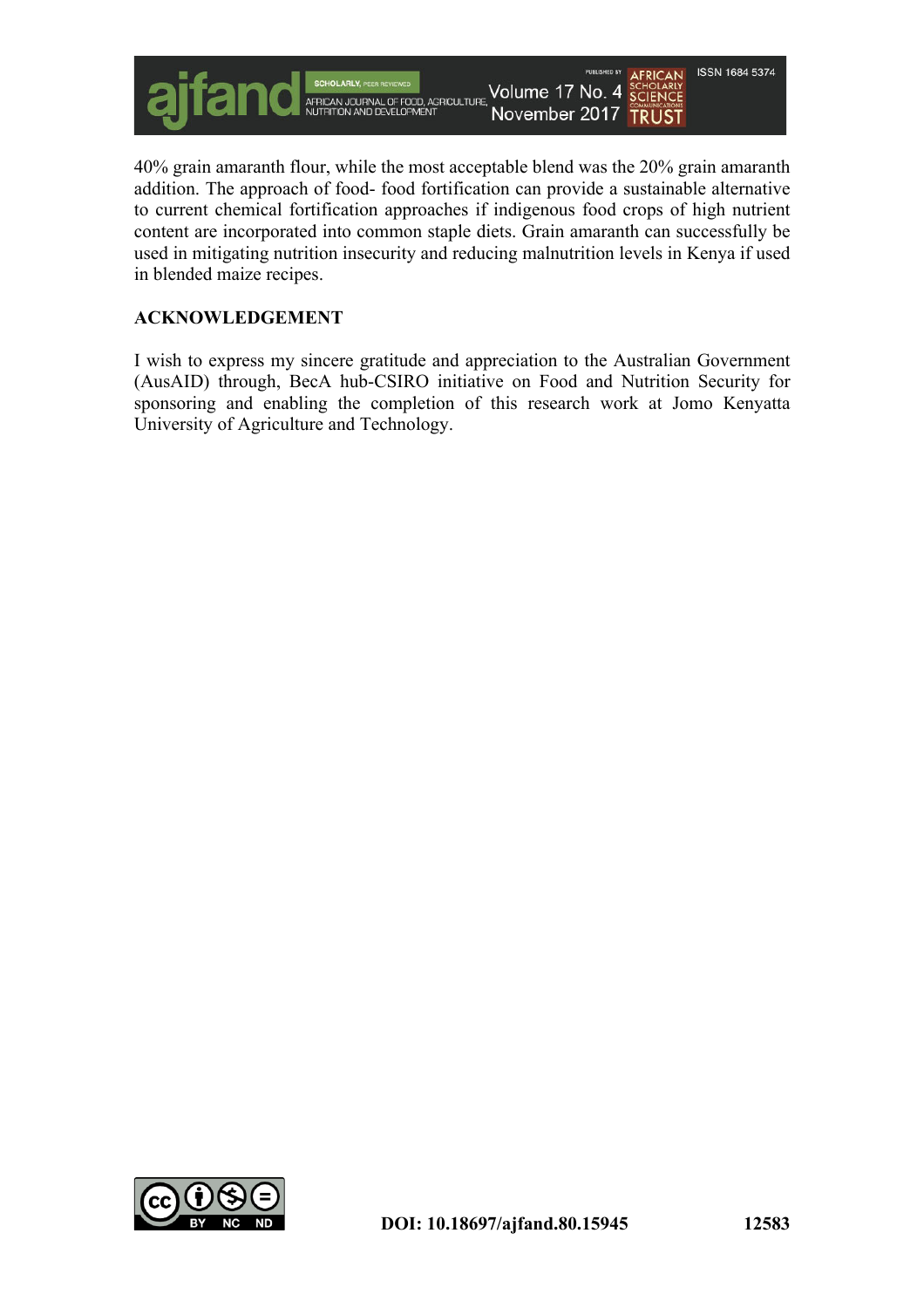| Table 1: Formulation of maize and amaranth blends |
|---------------------------------------------------|
|---------------------------------------------------|

|                             | <b>RMF</b> | RA1 | RA <sub>2</sub> | RA3 | GAF |
|-----------------------------|------------|-----|-----------------|-----|-----|
| <b>Refined Maize Flour</b>  | 100        | 80  | 70              | 60  |     |
| <b>Grain Amaranth Flour</b> | $\theta$   | 20  | 30              | 40  | 100 |
| Total Weight (g)            | 100        | 100 | 100             | 100 | 100 |

RMF- Refined Maize flour, GAF- Grain Amaranth flour, RA1- 80:20 (RMF: GAF) RA2-70:30 (RMF: GAF), RA3- 60:40 (RMF: GAF)

#### **Table 2: Proximate composition of the raw materials and the blends**

|            | <b>Samples</b> Moisture        | Crude                                                       | Crude      | Crude | Crude                                                                                           | <b>CHO</b>               |
|------------|--------------------------------|-------------------------------------------------------------|------------|-------|-------------------------------------------------------------------------------------------------|--------------------------|
|            |                                | fat                                                         | Protein    | Ash   | <b>Fibre</b>                                                                                    |                          |
| <b>RMF</b> | 9                              |                                                             |            |       | $12.73^d \pm 0.0$ $1.92^d \pm 0.27$ $6.29^d \pm 0.17$ $0.55^d \pm 0.05$ $0.76^d \pm 0.10$       | $77.75^{\circ}$ ±0.26    |
| <b>GAF</b> |                                | $8.34^{\circ}\pm0.02$ $7.61^{\circ}\pm0.21$ $15.82^{\circ}$ | $\pm 0.22$ |       | $2.54^d \pm 0.02$ $4.50^d \pm 0.13$ $61.19^a \pm 0.57$                                          |                          |
| RA1        | $12.57^{\mathrm{d}}$ ±<br>0.02 |                                                             |            |       | $3.75^b \pm 0.19$ $6.62^b \pm 0.22$ $0.83^b \pm 0.01$ $1.78^b \pm 0.19$ $77.44^d \pm 0.51$      |                          |
| RA2        | $12.15^c \pm$<br>0.03          | 4.11 <sup>bc</sup> $\pm$<br>0.08                            |            |       | $7.92^{\circ} \pm 0.24$ $1.04^{\circ} \pm 0.01$ $2.15^{\circ} \pm 0.26$                         | $72.63^{\circ} \pm 0.24$ |
| RA3        | $11.11^{b_{\pm}}$<br>0.11      |                                                             |            |       | $4.63^{\circ} \pm 0.13$ $8.80^{\circ} \pm 0.12$ $1.10^{\circ} \pm 0.03$ $2.99^{\circ} \pm 0.18$ | $71.38^b \pm 0.22$       |
| $LSD$ 5%   | 0.377                          | 0.585                                                       | 0.141      | 0.121 | 0.7077                                                                                          | 1.179                    |
| Grand      | 11.38                          | 4.41                                                        | 9.09       | 1.21  | 2.433                                                                                           | 71.48                    |
| Mean       |                                |                                                             |            |       |                                                                                                 |                          |

Means within the same column with different alphabetic superscripts were significantly different at ( $p \le 0.05$ ), values are presented as means  $\pm$  standard error, n=3 CHO – Carbohydrates, LSD – Least Significant Difference

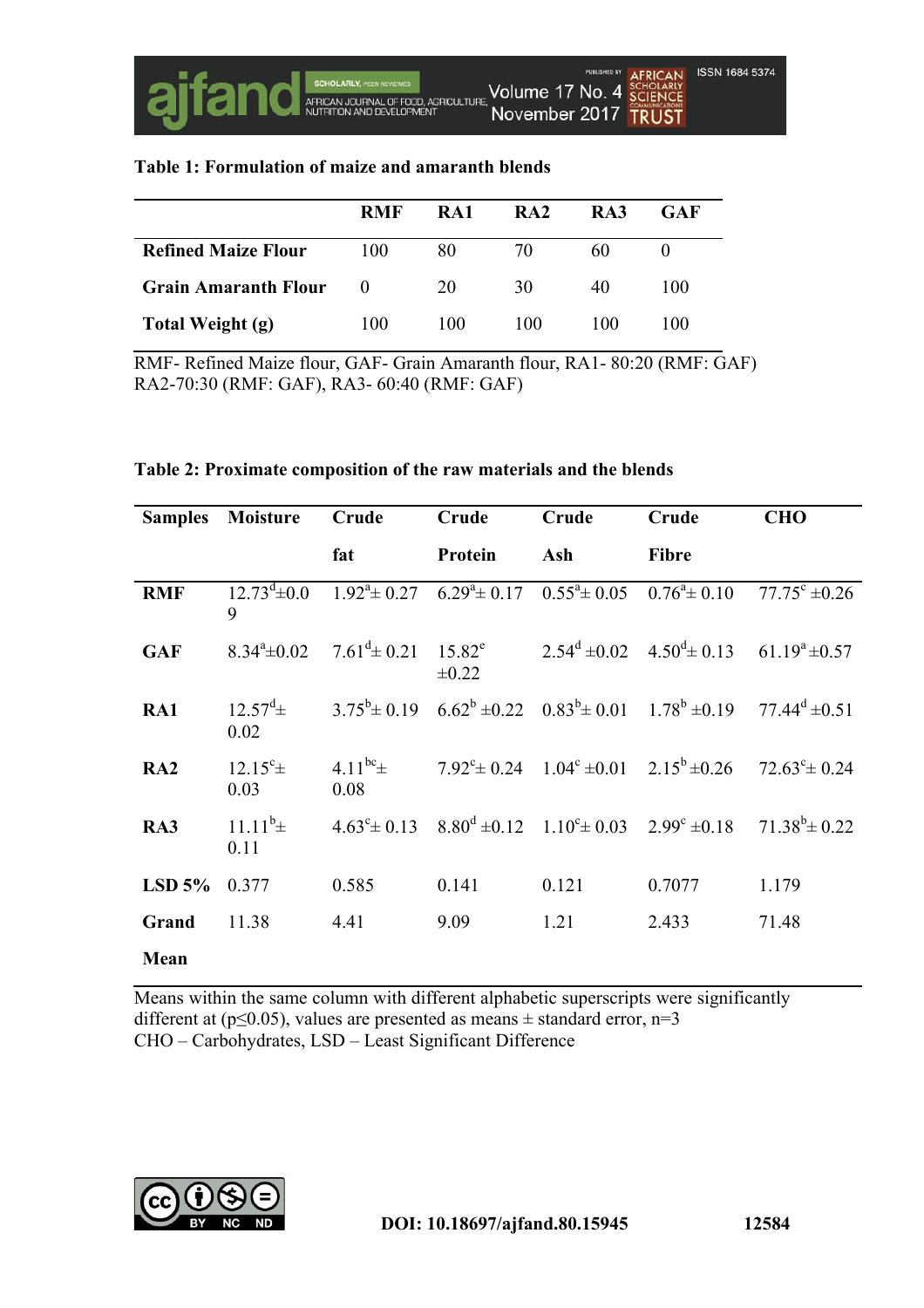| <b>Samples</b>    | Calcium                     | Iron                         | Zinc                  |
|-------------------|-----------------------------|------------------------------|-----------------------|
| <b>RMF</b>        | $2.46^{\circ} \pm 0.15$     | $0.72^{\mathrm{a}} \pm 0.08$ | $0.67^{\circ}$ ± 0.02 |
| <b>GAF</b>        | $290.13^{\circ} \pm 1.30$   | $9.58^{\rm e}{\pm}0.14$      | $4.38^e \pm 0.03$     |
| RA1               | $57.1^b \pm 0.53$           | $2.21^b \pm 0.21$            | $1.41^b \pm 0.10$     |
| RA2               | $88.8^{\circ} \pm 1.22$     | $3.06^{\circ} \pm 0.25$      | $1.77^{\circ}$ ± 0.07 |
| RA3               | $114.8^{\text{d}} \pm 1.13$ | $4.05^{\text{d}} \pm 0.10$   | $2.15^d \pm 0.09$     |
| $LSD$ 5%          | 0.377                       | 0.585                        | 0.141                 |
| <b>Grand Mean</b> | 11.38                       | 4.41                         | 9.09                  |

### **Table 3: Mineral composition of raw materials and the blends**

Means within the same column with different superscripts were significantly different at (P≤0.05), values are presented as means ± standard error, n=3, LSD – Least Significance Difference, GAF- Grain Amaranth Flour, RMF- Refined Maize Flour

| <b>Samples</b>       | Appearance              | Colour                  | Mouth feel            | Texture                                                                 | Taste                                                                   | Overall<br>Acceptability |
|----------------------|-------------------------|-------------------------|-----------------------|-------------------------------------------------------------------------|-------------------------------------------------------------------------|--------------------------|
| <b>RMF</b>           | $8.17^{\circ} \pm 0.14$ | $8.00^{\circ} \pm 0.16$ |                       | $7.63^{\circ} \pm 0.18$ $7.57^{\circ} \pm 0.23$ $7.80^{\circ} \pm 0.19$ |                                                                         | $8.00^{\circ}$ ± 0.17    |
| RA1                  | $6.37^b \pm 0.26$       | $5.93^b \pm 0.3$<br>5   | $\mathcal{F}$         | $6.37^b \pm 0.3$ $6.20^b \pm 0.3$ $6.27^b \pm 0.3$                      | 6                                                                       | $6.27^b \pm 0.29$        |
| RA2                  | $5.03^{\circ}$ ± 0.36   | $4.97^{\circ}$ ± 0.35   |                       |                                                                         | $4.50^{\circ} \pm 0.39$ $4.73^{\circ} \pm 0.39$ $4.53^{\circ} \pm 0.40$ | $4.93^{\circ} \pm 0.38$  |
| RA3                  | $4.40^{\circ} \pm 0.33$ | $4.93^a \pm 0.30$       | $4.30^{\circ}$ ± 0.44 | $4.33^a \pm 0.41$                                                       | $4.20^{\circ}$ ± 0.43                                                   | $4.43^a \pm 0.33$        |
| $LSD$ 5%             | 0.771                   | 0.825                   | 0.945                 | 0.962                                                                   | 0.959                                                                   | 0.804                    |
| Grand<br><b>Mean</b> | 6.08                    | 5.98                    | 5.69                  | 5.79                                                                    | 5.75                                                                    | 6.00                     |

#### **Table 4: Sensory evaluation scores for 'ugali' from the blends**

Means within the same column with different alphabetic superscripts were significantly different at ( $p \le 0.05$ ), values are presented as means  $\pm$  standard error, n=30, LSD – Least Significant Difference, GAF- Grain Amaranth Flour, RMF- Refined maize Flour

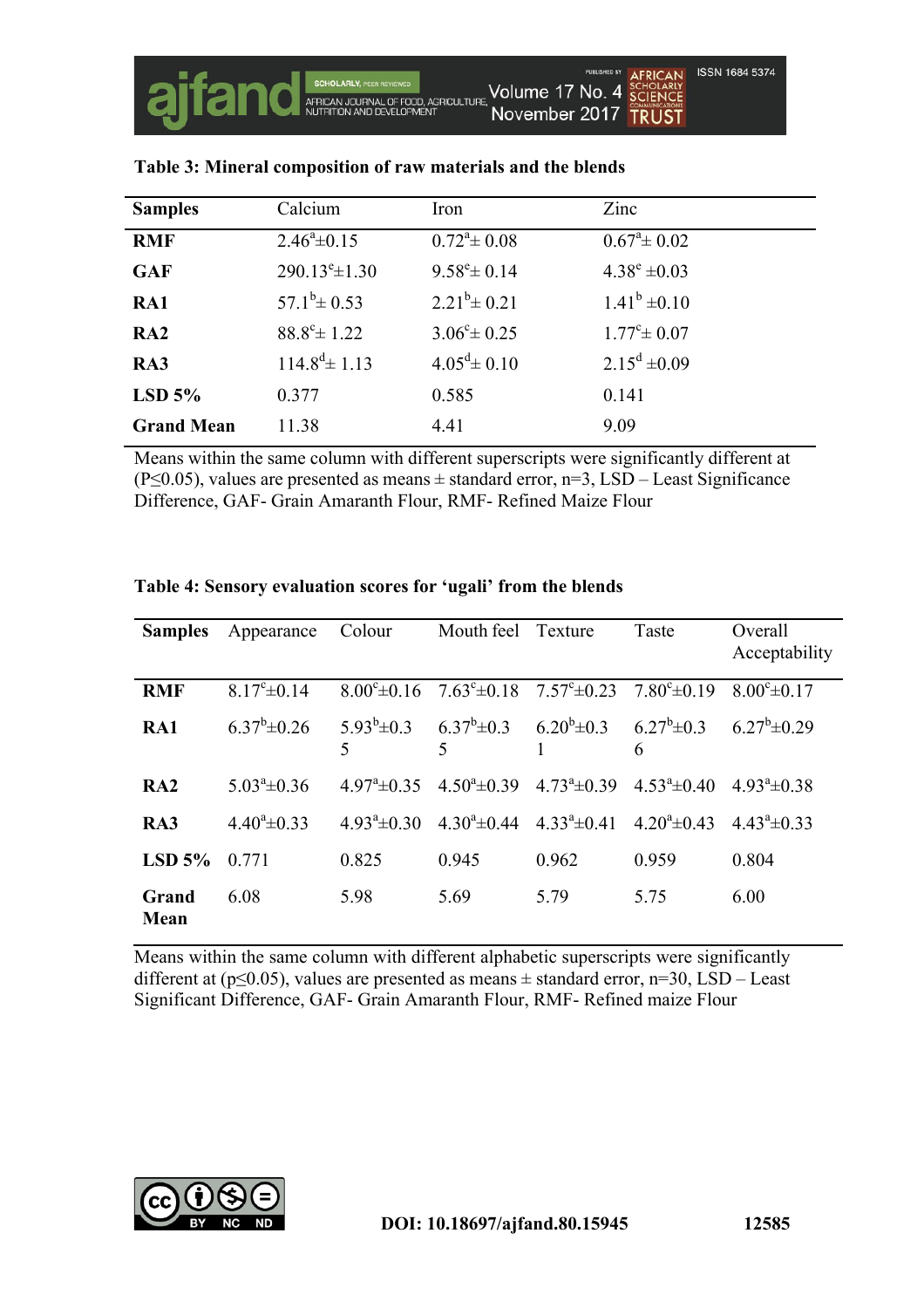### **REFERENCES**

- 1. **O'Brien GK and ML Price** Amaranth: Grain & Vegetable Type. Echo Technical Note. ECHO. 17391 Durrance Rd, North Ft. Myers, FL 33917, USA, 1983.
- 2. **Yarger L** Amaranth: Grain and Vegetable Types. Echo Technical Note, Florida, 2008; 1-14.
- 3. **Kauffman CS and LE Weber** Grain amaranth. Advances in new crops. Timber Press, Portland, 1990; 127-139.
- 4. **Saunders RM and R Becker** *Amaranthus*. **In**: Pomeranz Y (ed). Advances in Cereal Science and Technology. St. Paul, Minn, USA: American Association of Cereal Chemistry, 1983; **6:** 6.
- 5. **Njoki JW, Sila DN and AN Onyango** Impact of Processing Techniques on Nutrient and Anti-Nutrient Content of Grain Amaranth (*A. albus*). *Journal of Agriculture and Food Technology*, 2014; **25:** 10-17.
- 6. **Kariuki SW, Sila DN and GM Kenji** Nutritional Profile of Amaranth Grain Varieties Grown in Kenya**.** *Journal of Agriculture and Food Technology*, 2013; **17**:19-25.
- 7. **KDHS.** Kenya Demographic and Health Survey. National Council for Population and Development, Central Bureau of Statistics and Ministry of Planning and National Development, Nairobi, Kenya 2008-2009.
- 8. **Abuya BA, Ciera J and E Kimani-Murage** Effect of Mother's Education on Child's Nutritional Status in the Slums of Nairobi. *BMC Pediatr*, 2012; **12**: 80.
- 9. **FAO**. Nutrition country profile. Republic of Kenya. FAO, Rome, 2005; 3-4, 9- 15, 21-27, 31-32.
- 10. **Hurrell RF, Reddy M, Dassenko SA and JD Cook** Ferrous fumarate fortification of a chocolate drink powder. *British Journal of Nutrition*, 1991; **65**: 271-283.
- 11. **Macharia-Mutie CW, Van de Wiel AM, Moreno-Londono AM, Mwangi AM and ID Brouwer** Sensory Acceptability and Factors Predicting the Consumption of Grain Amaranth in Kenya. *Ecology of Food and Nutrition*, 2011; **50**: 375-392.
- 12. **AOAC.** Official methods of analysis of the Association of Official Analytical Chemists,  $16^{th}$  Edition. Volume II, Washington DC, 1995.
- 13. **Pearson D** The Chemical Analysis of Foods, 7<sup>th</sup> edition. Churchill Livingstone, Edinburg, 1976.

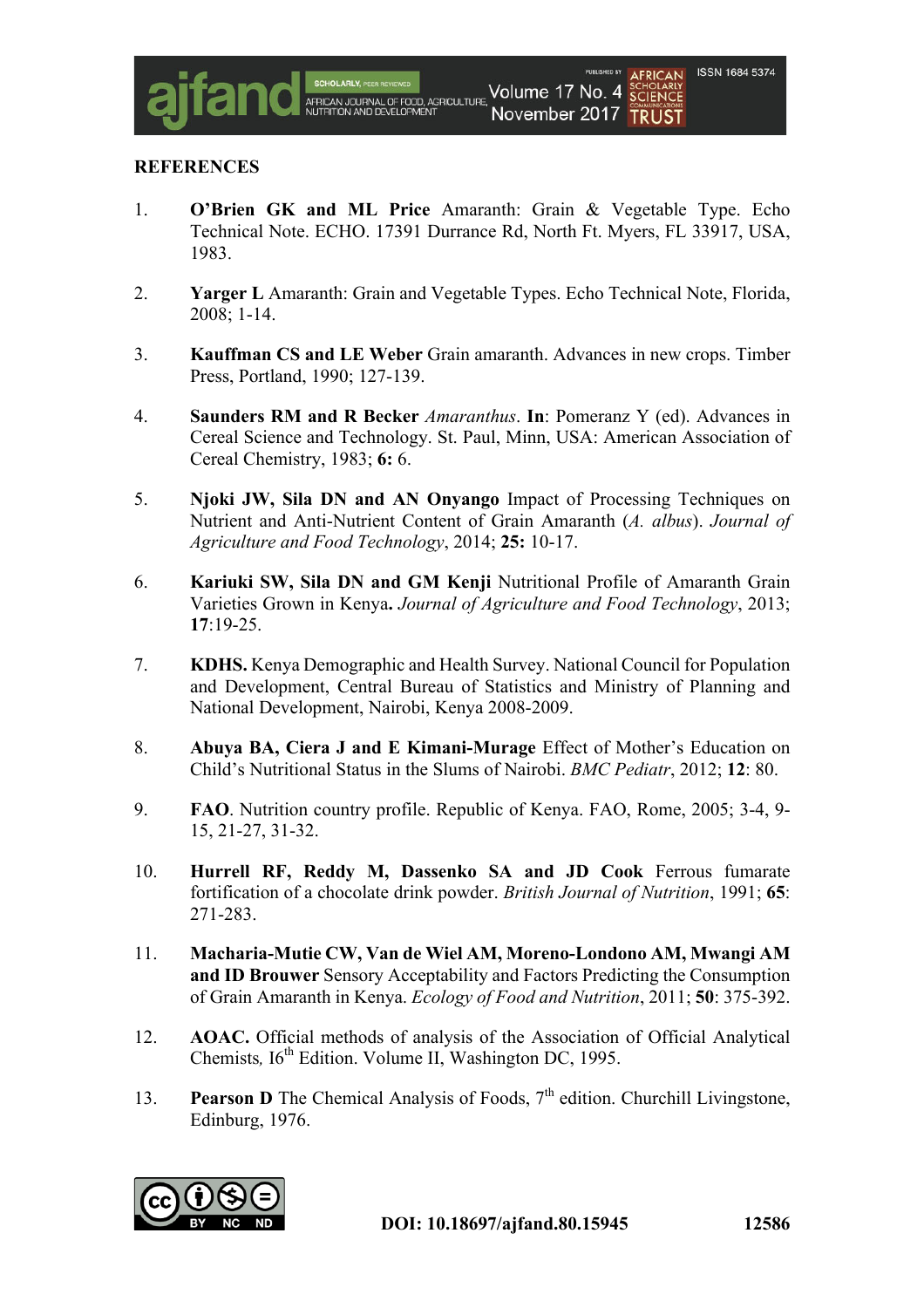

- 14. **Hamaker BR, Kirleis LG, Butler AW, Axtell JD and ET Mertz** Improving the in vitro protein digestibility of sorghum with reducing agents. *Proceedings of the National Academy of Sciences of the United States of America*, 1987; **84**: 626- 628.
- 15. **Batool SA, Rauf N, Tahir SS and R Kalsoom** Microbial and Physico-chemical contamination in the wheat flour of the twin cities of Pakistan. *Int J. Food Safety*, 2012; **14**: 75-82.
- 16. **Rangana S** Manual Analysis of fruits and vegetables production, 2nd Edition, Tata McGraw Hill Co. Ltd., New Delhi, India, 1994.
- 17. **Steel RGD and JH Torrie** Principles and Procedures of Statistics, 2nd Edition, New York: McGraw-Hill, 1980.
- 18. **WFP.** World Food Programme. Food Quality Control. www.wfp.org 2012. Last Accessed: 15 November 2012.
- 19. **Bressani R and DR Colmenares** Effect of Germination on the Chemical Composition and Nutritive Value of Amaranth Grain. *Cereal Chemistry*, 1990; **67**: 155-84.
- 20. **Fandohn P, Hell K, Marasa WFO and MJ Wingfield** Infection of Maize by Fusarium species and contamination with fumonisins in Africa. *African Journal of Biotechnology*, 2003; **2**: 570-579.
- 21. **Andraca I, Castillo M and T Walter** Psychomotor development and behavior in iron-deficient anemic infants. *Nutrition Revision*, 1997; **55**: 125–132.
- 22. **Krebs NF, Westcott JE, Butler N, Robinson C, Bell M and KM Hambidge**  Meat as a first complementary food for breastfed infants: Feasibility and impact on zinc intake and status. *Journal of Pediatric Gastroenterology and Nutrition*, 2006; **42**: 207-214.
- 23. **Malomo O, Alamu EA and SO Oluwajoba** Chemical Evaluation of Protein Quality of Sprouted Maize and Cowpea. *International Journal of Nutrition and Food Sciences*, 2013; **2** (**5**): 254-260.
- 24. **Alonso R, Aguirre A and F Marzo** Effect of extrusion and traditional processing methods on anti-nutrients and in vitro digestibility of proteins and starch in faba and kidney beans. *Food Chem*, 2000; **68**: 159-165.
- 25. **Correa AD, Jokl L and R Carlsson** Chemical constituents, in vitro digestibility, and presence of anti-nutritional substances in amaranth grains. *Arch. Latinoam. Nutr*. 1986; **36**: 319–326.